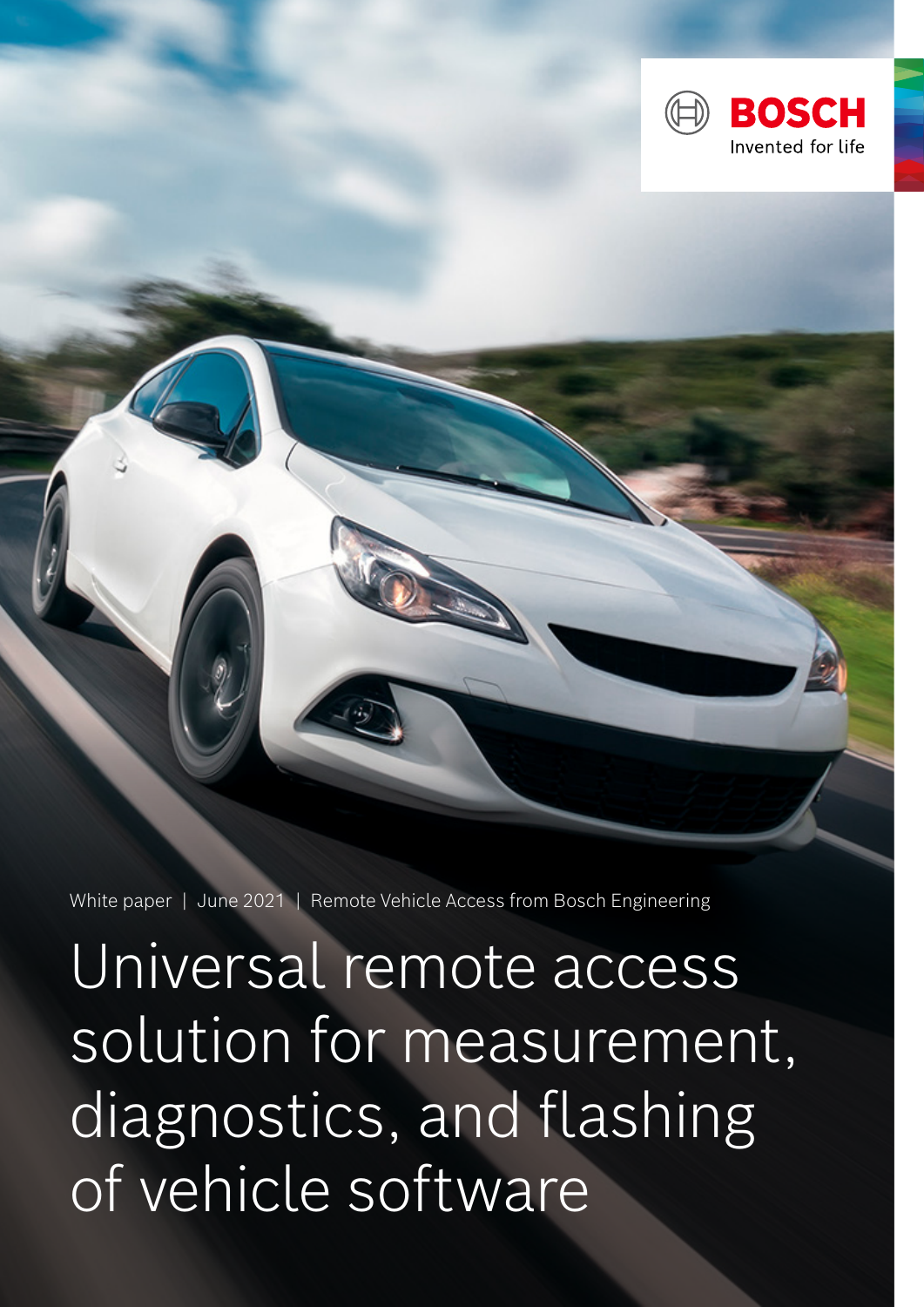The increasing complexity of new vehicle functions is leading to a sharp increase in the scope of testing in development and engineering processes. Remote systems that can be used during test drives to access the vehicle from the outside via a data link for the purpose of recording measurement data, running diagnostics, and flashing software updates offer considerable time- and cost-saving potential. With remote vehicle access (RVA), Bosch Engineering has developed a powerful, user-friendly solution that is universally deployable for all aspects of the vehicle and domains and that moreover meets strict safety and security requirements.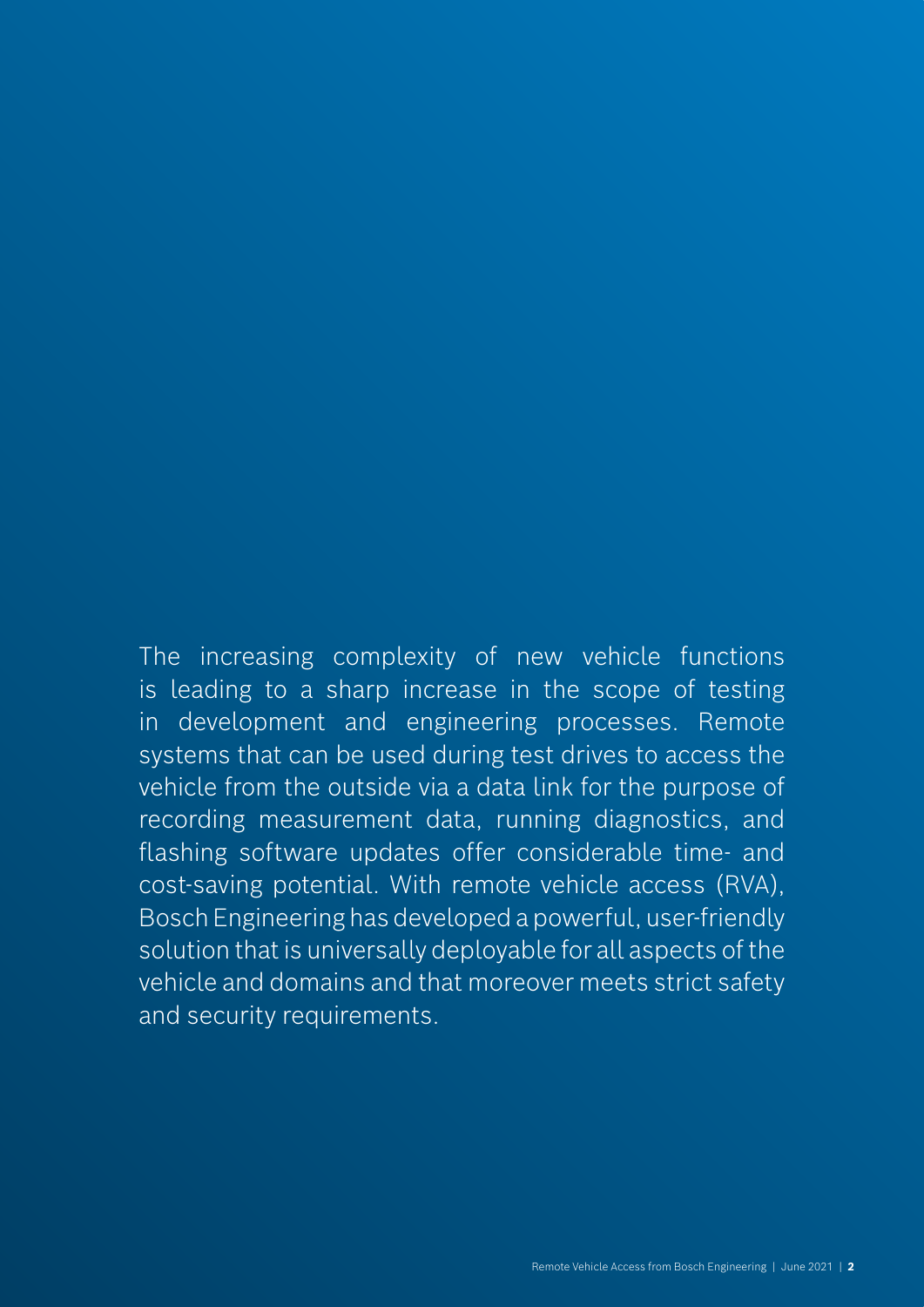# **Introduction**

The challenges in automotive engineering are growing continuously. To be in a good position to respond to tomorrow's mobility requirements, technological development must be accelerated, particularly in areas of strategic opportunity, like powertrain electrification and automated driving. The complexity resulting from this means that the scope of testing carried out as part of the development and engineering process also continues to grow. At the same time, there are increasing time and cost pressures that weigh on manufacturers, suppliers, and service providers. This leads to, among other things, more test content needing to be completed in a shorter period of time with fewer prototype vehicles by, for example, having the testing teams perform parallel measurements and calibrations for different domains in the same test vehicle.

In the light of this, the question of efficient use of testing resources is gaining importance. Remote systems, which enable a wireless, long-distance data link between a PC in the vehicle and a computer in the test engineer's office, have the potential to save a lot of time in the development process. The great flexibility offered by remote access and the opportunity to work on problems together means that the speed of response of contractual partners (customers as well as suppliers) increases significantly. Measurements carried out in the field previously meant the test engineer had to be present personally to analyze them, which entailed considerable organizational effort and took up a lot of time. Thanks to RVA, however, engineers can quickly and efficiently perform a preanalysis via a remote connection and remedy problems by supplying new data that can be flashed remotely.

While this does not represent a complete substitute for the usual presence of test engineers on site, it does lead to a more efficient way of working. The experiences of Bosch Engineering have shown that the direct feedback that can be provided on the test result significantly shortens iteration loops in the calibration process - normally, those iterations would prolong the time required for testing and could even necessitate additional test dates alongside all the setup effort that that entails.

#### **One system for multiple applications**

With remote vehicle access (RVA), Bosch Engineering offers a digital service that has been specifically designed for vehicle testing applications. The system is incorporated in Bosch's cloud-based online platform Calponia (Fig. 1). The platform's purpose is to simplify and automate complex development and engineering processes. To do so, it provides essential basic functions and an open application area that can be used to integrate services like RVA. Its user-friendly interface makes it easy for test engineers to configure RVA and get it up and running on their own. To use it, they simply log into Calponia and the service from their PC in their office. The desktop content of the vehicle PC is then sent to the office computer via the connectivity gateway and a 4G data connection. This gives the test engineers remote access to the application parameters of the respective vehicle function, enabling them to change the parameters as needed and directly view the effects on the measurement data. In addition, file synchronization provides the option to synchronize the data between the vehicle PC and the cloud platform. Configurable upload and download folders are synchronized in the background for this purpose.



Fig. 1: Diagram of remote vehicle access using the cloud-based platform Calponia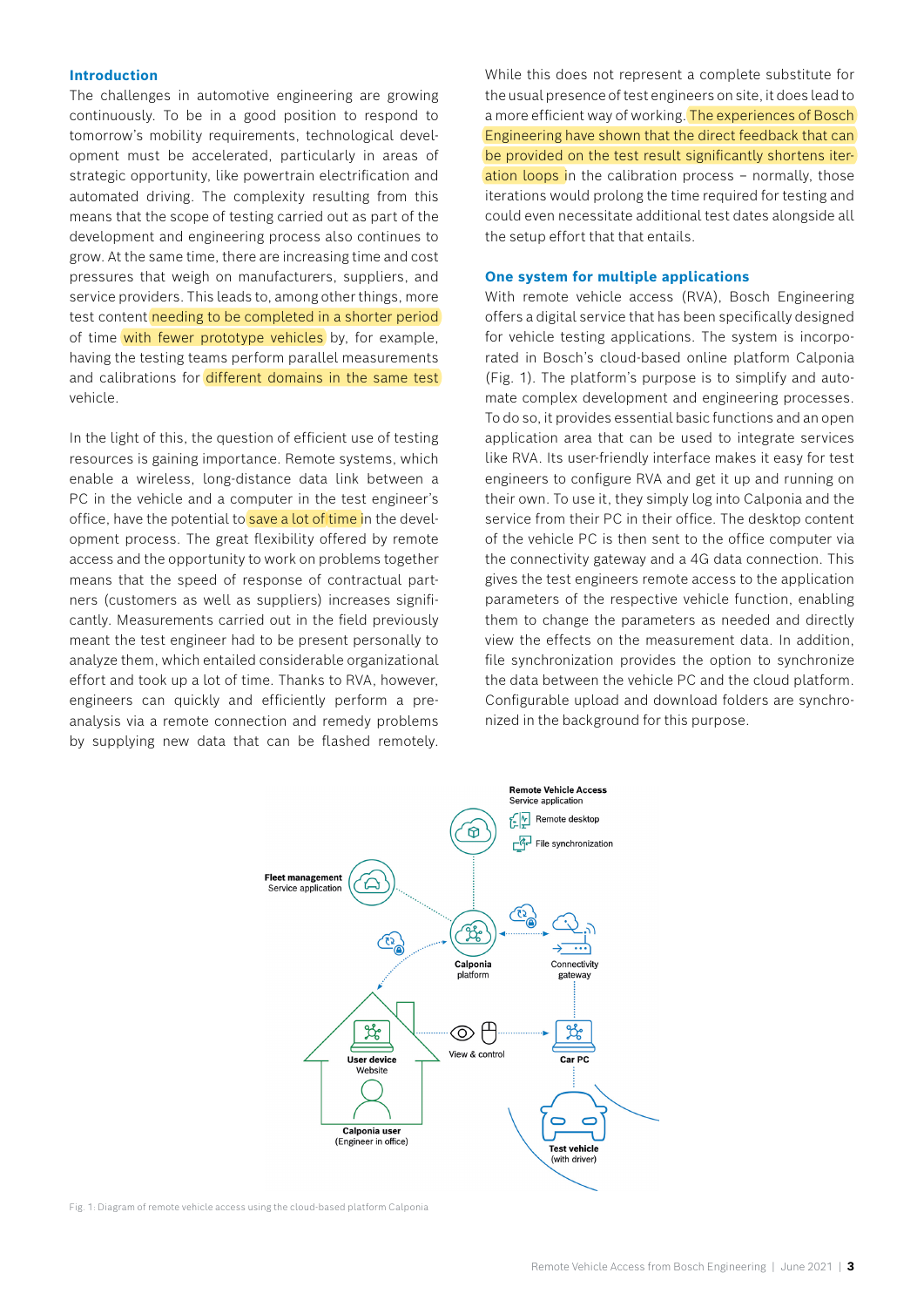The benefits of the straightforward handling offered by RVA can be seen, for example, in the endurance tests performed in driver assistance development. Up to now, when problems arose with the measuring system, the test driver would have to meet the calibration engineer with the vehicle on site at the workshop. With RVA, the calibration engineer can connect from anywhere via the measuring computer directly to the vehicle's testing equipment and resolve the issues regardless of where the vehicle is located.

Remote service solutions like RVA are especially valuable for complex diagnostics and calibration tasks that require the *expertise from various experts in different areas*. An example of such an application scenario is the adjustment of a new electric drive in which the chassis design must also be taken into consideration and adapted. The experts from the various domains can log themselves directly into the vehicle PC via a remote connection and can work together in a virtual team on the optimization of the vehicle setup regardless of where they are located.

Another example of use for RVA is in ABS/ESP design optimization performed within the scope of calibration of a new vehicle model. For testing under ideal conditions, vehicle tests are often conducted a long way away from the development facility. Winter testing, for instance, takes place on frozen lakes in Lapland in the Arctic Circle. The calibration engineers carry out these sophisticated test drives themselves so they can correctly assess the aspects of the test results relating to the vehicle's driving dynamics. Finding the optimum in calibration furthermore requires a deep understanding of the ABS control algorithm. That is why the test engineers work closely with software specialists situated at the company site. Without a remote connection, the software engineers would gain access to the measurement data – which they analyze and discuss with the calibration engineer – only after the test drives have been completed. Thanks to the data link, however, they can assist the calibration engineer online already during the test drive and provide immediate feedback on current measurements or propose other specific driving maneuvers in order to carry out more detailed analyses. This leads to a considerable increase in efficiency in the calibration process.

### **High safety and security standards**

Important criteria when selecting or configuring a remote system are universal applicability and a holistic safety and security concept that takes into consideration all safetyand security-critical aspects. In the case of RVA, the data connection between the cloud-based platform Calponia and the vehicle is established over the LTE network. Once access has been configured, the only piece of additional hardware needed is a gateway offering Linux-based connectivity that engineers connect to the vehicle PC. This concept provides a great deal of flexibility in terms

of interfaces to the vehicle PC as well as the data formats that can be transferred, thus ensuring easy installation in the vehicle and the ability to use the system universally for different vehicle tests.

The safety and security concept of RVA is built on multiple pillars. The data is protected by encryption based on the latest technology standards, both during transmission from the vehicle and while stored in the cloud. The elements relevant to security are continuously adapted on the cloud side as well as on the connectivity gateway and therefore always represent the current state of the art. The entire concept is validated with so-called penetration tests, which simulate cyberattacks and test the effectiveness of the protective mechanisms. Safety plays a major role when vehicle functions are modified from outside the vehicle. An example is when a calibration engineer modifies the parameters of the powertrain or assistance systems during an ongoing road test in order to make comparisons. Apart from the fact that these changes may only be made in close coordination with the test driver in the vehicle anyway, the test driver will receive a notification on the display of the vehicle PC that must be confirmed before remote access is granted. In addition, the remote connection to the backend automatically goes offline if no input takes place within five minutes.

## **Professional end-to-end system solution**

RVA is a professional end-to-end system solution for enabling a full-access remote connection to the vehicle that not only allows data to be read but also to be flashed too. The system is part of a secure ecosystem, can be easily installed and operated, and can be deployed with a high degree of flexibility for all vehicle tests, regardless of the test content. For access to the RVA digital service, Bosch Engineering offers two packages that differ in terms of whether the customer wants a complete solution that includes a communication gateway or whether they want to use their own hardware (Fig. 2).

|                                                          | <b>Base Service Solution</b> | All-In-One System Solution |
|----------------------------------------------------------|------------------------------|----------------------------|
| <b>Hardware: Device Kit</b>                              |                              |                            |
| Connectivity device incl. cable harness                  | ٠                            | $\checkmark$               |
| SIM-card incl. data plan                                 | $\bullet$                    | $\cdot$                    |
| Info: Supported devices                                  |                              |                            |
| - BEG Connectivity Gateway                               | ✓                            | $\checkmark$               |
| - CarMediaLab Flea4                                      | $\checkmark$                 |                            |
| - Bosch Rexroth RCU4                                     | ✓                            |                            |
| <b>Service</b>                                           |                              |                            |
| Self service device configuration                        | $\checkmark$                 | $\checkmark$               |
| Plug and play (easy installation based on documentation) | ✓                            | $\checkmark$               |
| <b>Cloud Service</b>                                     |                              |                            |
| Remote access                                            | $\checkmark$                 | $\checkmark$               |
| Automatic file & data synchronization                    | $\checkmark$                 | $\checkmark$               |
| Security encryption                                      | $\checkmark$                 | $\cdot$                    |
| Vehicle & equipment management                           | ✓                            |                            |
| 1st and 2nd level support                                | $\checkmark$                 | $\checkmark$               |

Fig. 2: Overview of the remote vehicle access product packages